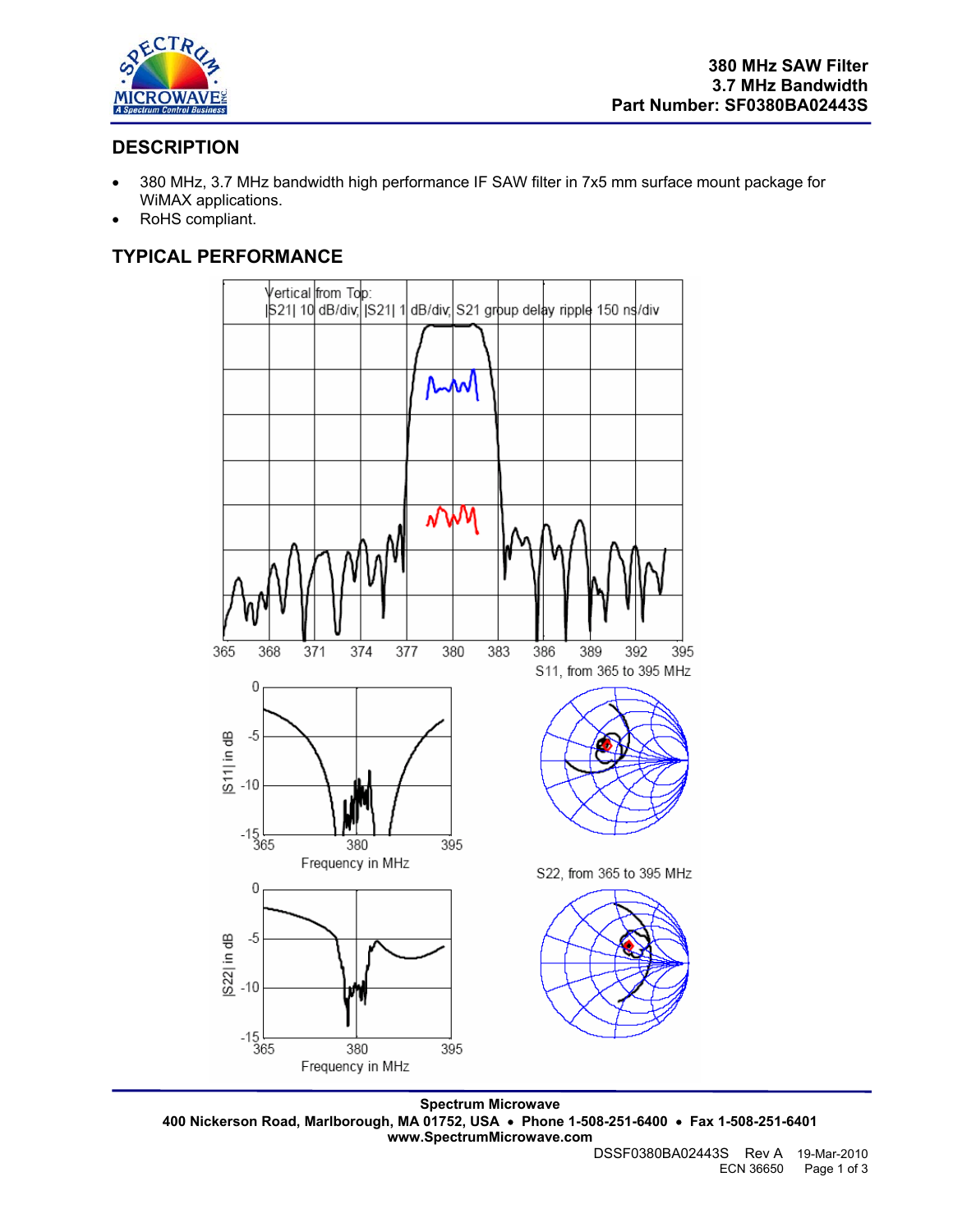

### **SPECIFICATION**

| <b>Parameter</b>                           | <b>Min</b> | <b>Typ</b> | <b>Max</b> | <b>Units</b>             |
|--------------------------------------------|------------|------------|------------|--------------------------|
| Center Frequency (Fc)                      | 379.9      | 380.0      | 380.1      | <b>MHz</b>               |
| <b>Insertion Loss</b>                      |            | 10.5       | 13         | dB                       |
| Passband Ripple (380 +/- 1.7 MHz)          |            | 0.7        |            | dB p-p                   |
| Passband Ripple (380 +/- 1.85 MHz)         |            | 1.1        | 3          | dB p-p                   |
| Group Delay Ripple (380 +/- 1.7 MHz)       |            | 90         | 150        | ns p-p                   |
| Absolute Group Delay                       |            | 0.88       | 3          | μs                       |
| Rejection (380 +/- 2.5 MHz) <sup>2</sup>   | 40         | 43         |            | dB                       |
| Rejection (10 to 180 MHz) <sup>2</sup>     | 30         | 60         |            | dB                       |
| Rejection (180 to 284 MHz) $^2$            | 40         | 60         |            | dB                       |
| Rejection (284 to 340 MHz) $^2$            | 50         | 58         |            | dB                       |
| Rejection (340 to 376.65 MHz) $^2$         | 40         | 50         |            | dB                       |
| Rejection (383.35 to 580 MHz) <sup>2</sup> | 40         | 50         |            | dB                       |
| Rejection (580 to 870 MHz) <sup>2</sup>    | 30         | 60         |            | dB                       |
| Input and Output Return Loss at Fc         | 8          | 12         |            | dB                       |
| Substrate Material                         |            | Quartz     |            |                          |
| <b>Operating Temperature Range</b>         | -40        | 25         | 85         | $^{\circ}C$              |
| Temperature Coefficient of Frequency (Tc)  |            | $-0.036$   |            | $ppm$ <sup>o</sup> $C^2$ |
| System Source and Load Impedance           |            | 50         |            | Ω                        |

Notes: 1. Average of lower & upper 30 dB frequencies.

2. Rejection relative to insertion loss.

#### **MAXIMUM RATINGS**

| Parameter                   |                          | Max | unne   |
|-----------------------------|--------------------------|-----|--------|
| Operating Temperature Range | -40                      | +85 | $\sim$ |
| Storage Temperature Range   | -40                      | +85 | $\sim$ |
| Input Power Level           | $\overline{\phantom{0}}$ |     | dBm    |

#### **MATCHING CIRCUIT**



Notes:

1. Required component tolerances – inductors ±1% with min Q=40, capacitors ±5%.

2. Values shown are for reference only. Actual values are dependent upon board layout.

**Spectrum Microwave 400 Nickerson Road, Marlborough, MA 01752, USA** • **Phone 1-508-251-6400** • **Fax 1-508-251-6401 www.SpectrumMicrowave.com**